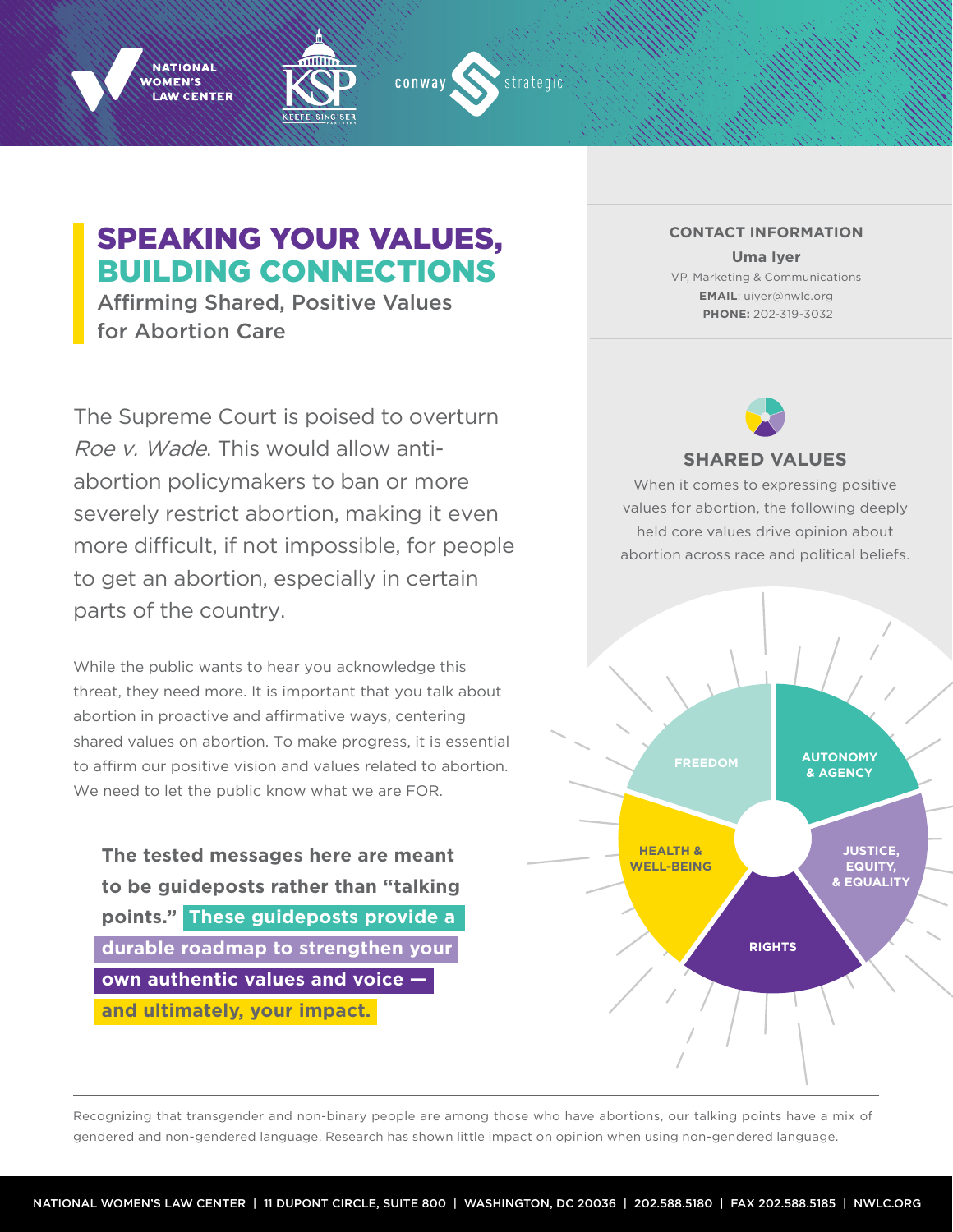

### THE PROBLEMS

Now, after decades of attacks by anti-abortion lawmakers, the Supreme Court is poised to overturn the right to abortion altogether.

While abortion will be banned in over two dozens states if/when Roe is overturned, the same antiabortion policymakers are already organizing around a federal ban that would impact people and access in every state.

Forcing someone to continue a pregnancy against their will is a violation of their rights and their basic humanity.

Abortion bans and restrictions are designed to control, dehumanize, and criminalize women.

# THE SOLUTION

We need to ensure that all people have access to the reproductive health care that they need, including access to abortion.

# VALUES-BASED MESSAGES THAT WORK

### AUTONOMY & AGENCY:

- One of the most important life decisions we will ever make is whether to become a parent.
- We should be able to make decisions about pregnancy and abortion free from fear or politicians who shame and try to control us. Lawmakers have no place interfering in someone else's pregnancy decisions.
- Let's trust people to make decisions that are best for their lives and their bodies.

#### FREEDOM

- We aren't truly free unless we can control our own bodies, lives, and futures. Our laws should protect our rights, not try to control and dehumanize us.
- All people should be able to control their own bodies.
- Let's commit to a future where communities thrive. A future where we all have the

freedom to control our own bodies, safely care for our families, and live with dignity.

#### HEALTH & WELL-BEING

- Making sure everyone can live a safe and healthy life means ensuring people have access to health care, including abortion care. Our lawmakers should put people's health, safety, and real-life needs first.
- Living a safe and healthy life is a basic right that includes being able to get abortion and other reproductive health care.
- When people have access to a full range of health care services, including birth control, abortion, and maternity care, they are healthier and their families thrive.

#### JUSTICE & EQUITY

- We must unite against racism and discrimination. This includes ending policies that deny people equitable access to healthcare, including abortion.
- If we are truly committed to dismantling systems of oppression, our policies must ensure access to abortion care. That's one part of building a more just and equitable society.
- Abortion bans and restrictions fall hardest on Black, Indigenous, and other people of color working to make ends meet. One part of building a more just and equitable society is ensuring abortion care is available and affordable for all.
- Attacks on abortion rights cause the greatest harm to women of color. They already face some of the most insurmountable barriers to abortion care.
- Ensuring that everyone can get reproductive health care, including abortion, is part of addressing racial and economic injustice. That's why our policies and budgets must ensure affordable and available abortion care.

### WOMEN'S EQUALITY AND RIGHTS

- Women can't be truly equal if they don't have control over their own bodies and reproductive lives, including the decision about whether to have an abortion.
- It's the job of our lawmakers to trust women and see that they are treated fairly and equally, wherever they live.